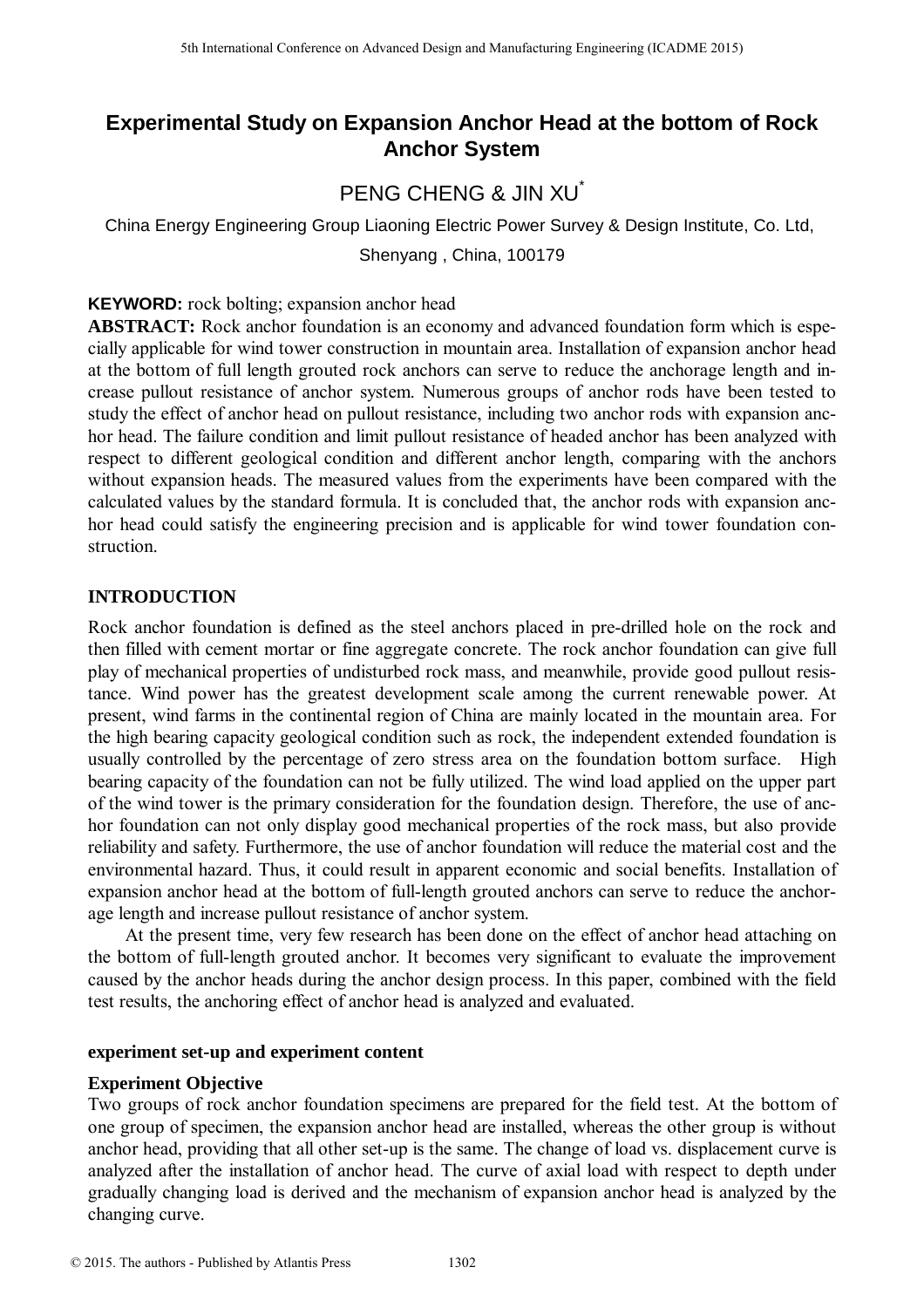## **Field Test**

(1) Test Set-up: Two fields in the mountain area of Yantai are selected to conduct the field tests. The anchors used in the test consist of 42CrMo anchor bolt with 60mm diameter. The diameter of the drilled hole is 150mm. Test Field One: The anchorage depth is 5 meters; the geological condition on site is characterized as intensely weathered quartzite. 3 expansion anchors have been tested. Test Field Two: The anchorage depth is 8 meters; the geological condition on site is characterized as moderately weathered siliceous slate. 3 expansion anchors have been tested. Six anchors have been tested in total; three of them are expansion anchors, whereas the other three are straight anchors. The boring direction is vertically downward.

(2) Material Properties: The adhesive used for the anchor system is C40 fine aggregate concrete. The rock on the site has been tested under point load. The saturated uniaxial compressive resistance of the rock is obtained as 265Mpa.

(3) Loading Method: Lifting jacks are placed at both ends of the steel beam. The anchor rod is drilled through the center of the beam and properly fastened by the bolt which is cushioned by a steel plate.

According to the design code, the repeated load applied by the jack increased gradually, until the failure appears or the displacement is over the limit.

(4) Anchor Head Configuration

As shown in Figure 1:

Figure 1: anchor head configuration



## **Convergence Determination**

According to " Technical code for building slope engineering" (GB50330—2002) [2]

The anchor failure can be identified with any one of the following conditions:  $1$ ) The anchor system displacement caused by the sequential level load is two times greater than the displacement caused by the previous level load. 2) The anchor system displacement does not converge. 3) The total displacement of the anchor head exceeds the allowable design displacement which is determined as 10mm by experimental experience. The previous level tensile load meets the above termination conditions can be identified as the anchor ultimate load.

## **Experiment Results and Analysis**

## **Experiment Results**

The anchors in F09 experimental zone were tested by the cyclic loading until the anchors failure appears. The test results are shown in Figure 2, Figure 3 and Table 1.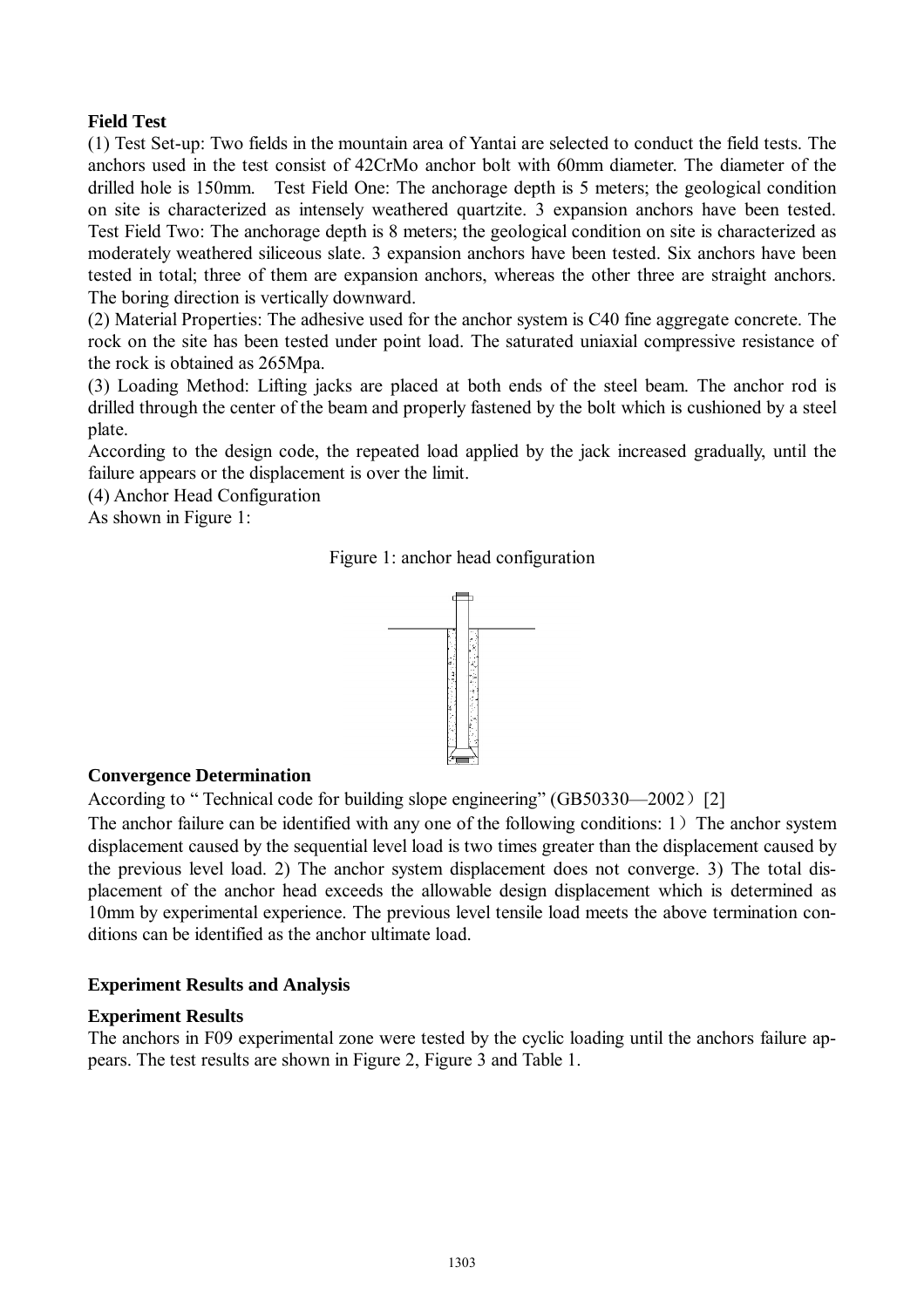

Table 1: Summary of the Anchor Tests

| Anchor<br>number | Anchor<br>diameter<br>(mm) | Anchor<br>length<br>(m) | Load<br>level | Maximum<br>load<br>(kN) | Failure mode               | Limit<br>pullout<br>resistance<br>(kN) | Corresponding<br>displacement<br>(mm) | Remark               |
|------------------|----------------------------|-------------------------|---------------|-------------------------|----------------------------|----------------------------------------|---------------------------------------|----------------------|
|                  | 60                         | 5                       | 16            | 1200                    | Rock brea-<br>kout         | 1134                                   | 10.54                                 | With ex-<br>pansion  |
| 2                | 60                         | 5                       | 16            | 1200                    | Rock brea-<br>kout         | 1134                                   | 9.05                                  | With ex-<br>pansion  |
| 3                | 60                         | 5                       | 16            | 1200                    | Rock brea-<br>kout         | 1134                                   | 10.0                                  | With ex-<br>pansion  |
| 01#              | 60                         | 8                       | 24            | 1800                    | Displacement<br>over limit | 1680                                   | 10.55                                 | With ex-<br>pansion  |
| 02#              | 60                         | 8                       | 24            | 1800                    | Displacement<br>over limit | 1680                                   | 10.9                                  | With ex-<br>pansion  |
| 03#              | 60                         | 8                       | 24            | 1800                    | Displacement<br>over limit | 1680                                   | 9.8                                   | With ex-<br>pansion  |
| A01#             | 60                         | 8                       | 18            | 1400                    | Displacement<br>over limit | 1260                                   | 10.02                                 | Without<br>expansion |
| A02#             | 60                         | 8                       | 18            | 1400                    | Displacement<br>over limit | 1260                                   | 9.95                                  | Without<br>expansion |
| A03#             | 60                         | 8                       | 18            | 1400                    | Displacement<br>over limit | 1260                                   | 10.57                                 | Without<br>expansion |

#### **Analysis of Test Results**

(1) For the anchors tested on strong weathered rock, since the mortar and the rock interacted first, the pullout displacement was small under tensile loading. While the tensile load increased gradually,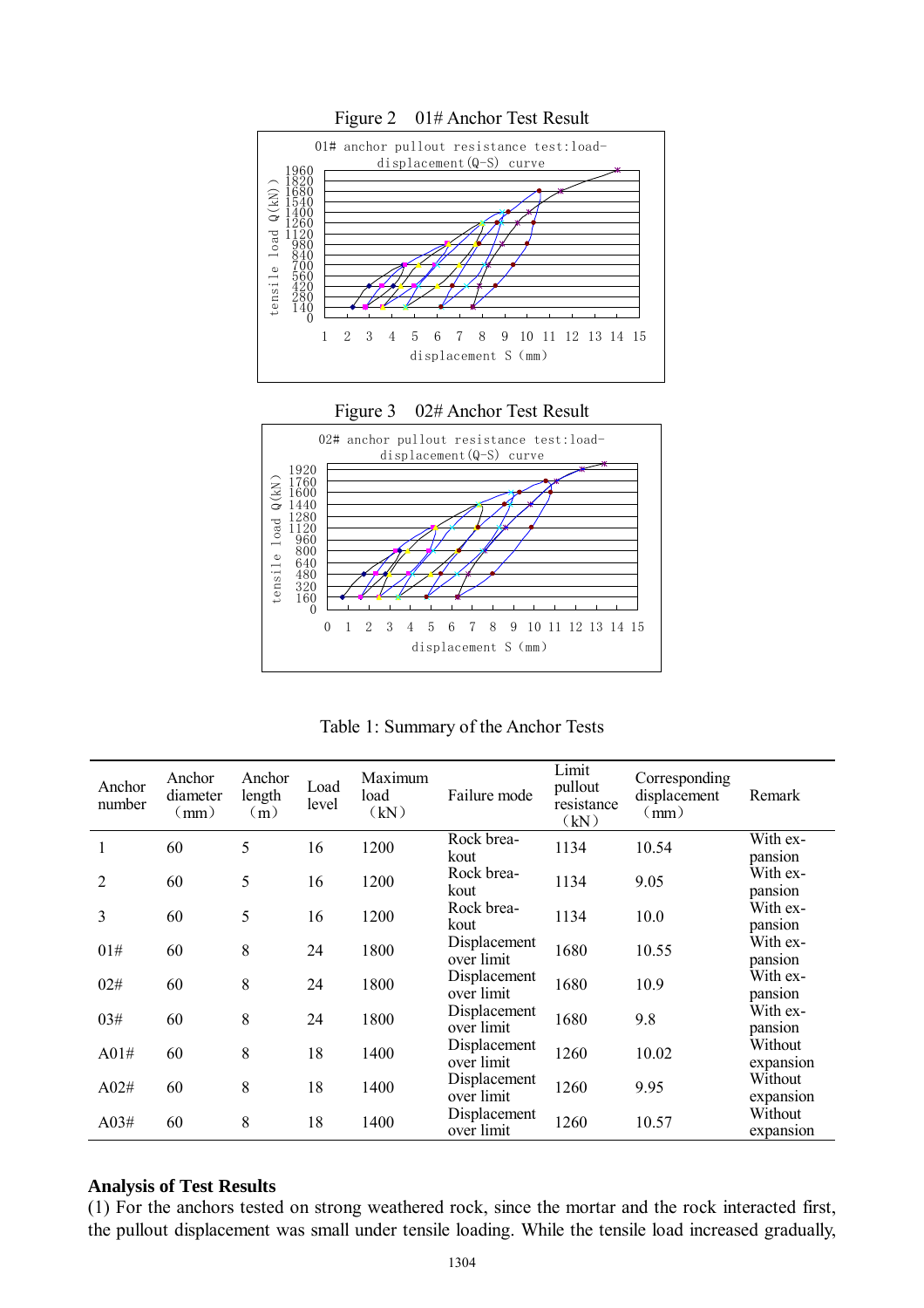the surface mortar cracked or the small radial cracks appeared on rock surface, the pullout displacement increased; with the increase of the tensile load, the cracks grew rapidly or the radial cracks extended continuously until the failure occurs. Whereas for the anchors tested on moderately weathered rock, the pullout displacement under tensile loading was small for all the time. While the tensile load increased gradually, eventually, the total displacement of anchor head exceeded the design allowed value which is 10mm.

(2) The ultimate pullout resistance of full-length grouted anchors with expansion anchor head is 1.3 times to the anchors without expansion anchor head tested under the same geological condition. It can be seen that the expansion anchor head can share the pullout load effect, and it can increase the ultimate pullout resistance of the anchor system.

(3) It can be seen from the failure mode that, the expansion anchor head can increase the bond force between anchor and grout. In addition, the expansion anchor head can decrease the displacement between anchor and rock, and improve the safety factor of the anchor system.

## **Anchor Effect Theory and Design Code**

Currently, the equation used by "technical regulation for designing foundation of overhead transmission line" for single anchor is given by:

$$
g_{f}T_{E} \leq ph_{0}t_{s}(D+h_{0}) \quad (1)
$$

Where  $g_f$  is foundation additional coefficient,  $T_E$  is foundation pullout load,  $h_0$  is effected anchor length,  $t_{s}$  is rock ultimate shear strength, D is single anchor bottom diameter.

According to "Design regulations on subgrade and foundation for WTGS of wind power station", Clause 9.4.3, the calculation model of the single anchor uses the friction between anchor and rock to resist the pullout load, the factored pullout resistance is obtained from the following equation:

$$
R_{t} \leq 0.8pd_{1}lf \qquad (2)
$$

Where  $R_t$  is factored pullout resistance of single anchor,  $d_1$  is anchor hole diameter, l is effected anchor depth (m), f is factored bonding strength between mortar and rock.

Substitute the test data from Test F09 into equation (1) and (2), the calculated results were compared with the experimental ultimate pullout resistance and factored pullout resistance, which is shown in Table 2.

| Anchor<br>Number                                               | Experimental<br>ultimate pul-<br>lout resistance<br>(kN) | Anchor<br>length<br>(m) | t<br>/kPa | f/MPa | Calculated<br>factored ul-<br>timate shear<br>resistance<br>(kN) | Calculated<br>factored<br>frictional<br>pullout<br>resistance<br>(kN) | Relative<br>displacement<br>between anchor<br>and rock when<br>failure occurs<br>$\pmod{m}$ | Overall anchor<br>system dis-<br>placement<br>when failure<br>occurs<br>$\mu$ mm $\mu$ |
|----------------------------------------------------------------|----------------------------------------------------------|-------------------------|-----------|-------|------------------------------------------------------------------|-----------------------------------------------------------------------|---------------------------------------------------------------------------------------------|----------------------------------------------------------------------------------------|
| 1, 2, 3                                                        | 1134                                                     | 5                       | 17        | 0.2   | 1116.9                                                           | 376.8                                                                 | 8.54                                                                                        | 10.54                                                                                  |
| $01\#$ , $02\#$ ,<br>03<br>$A01\#$ ,<br>A03#<br>$A02\text{\#}$ | 1680                                                     | 8                       | 30        | 0.4   | 5404.7                                                           | 1205.7                                                                | 2.70                                                                                        | 10.55                                                                                  |
|                                                                | 1260                                                     | 8                       | 30        | 0.3   | 6141.8                                                           | 904.32                                                                | 5.56                                                                                        | 10.02                                                                                  |

Table 2: Comparison of Test Data and Calculated Value

From Table 2, it can be seen that, 1) When the anchor length is around 5 meters, the experimental ul-